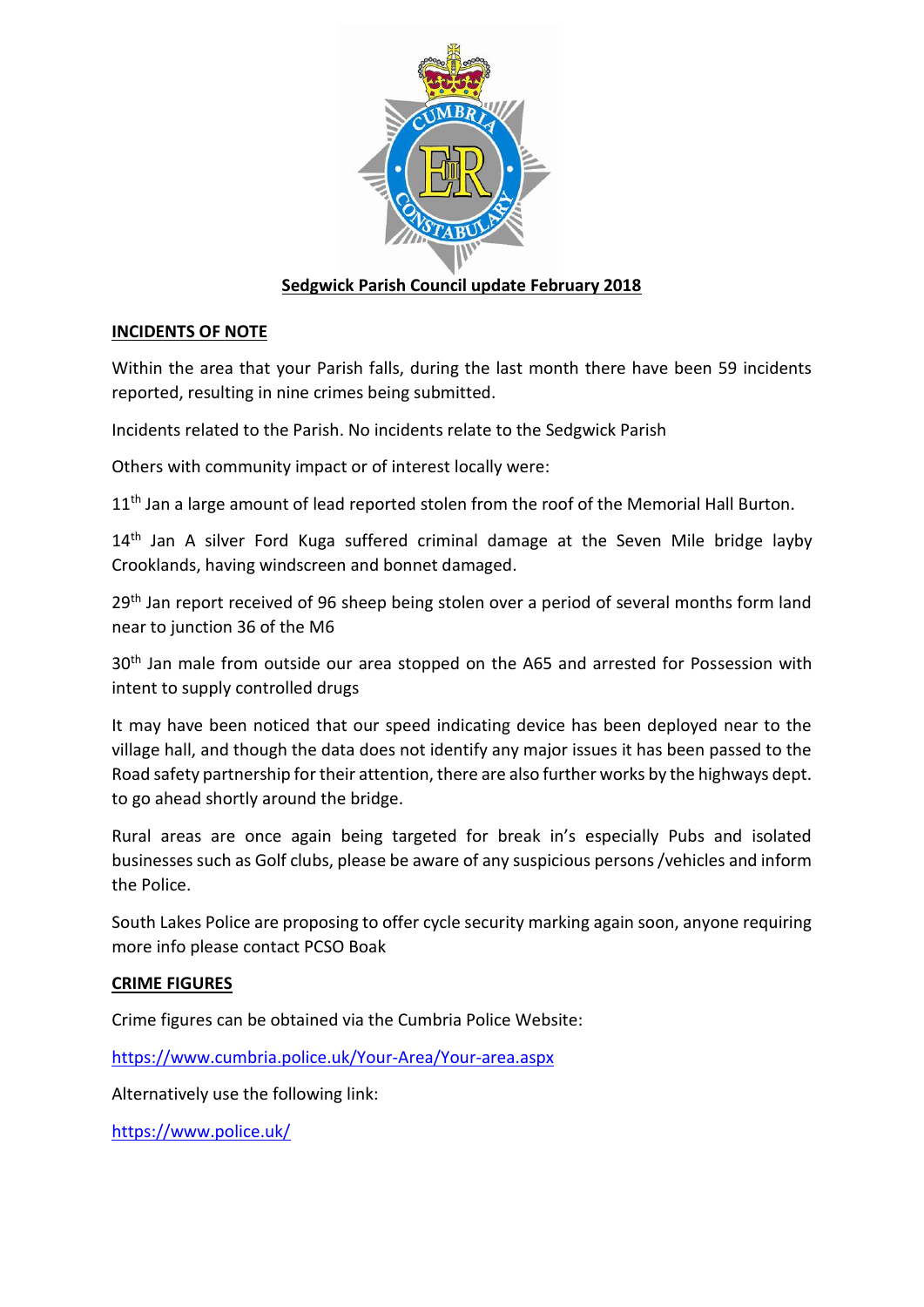#### **CRIME PREVENTION**

Any suspicious activity/vehicles please contact 101.

As Winter sets in and darker evenings please check on your security measures especially security lighting.

# **CUMBRIA COMMUNITY MESSAGING**

Please pass this message onto friends, family and residents of your areas to re highlight the issue.

If you would like to join Cumbria Community Messaging then please contact us or visit: [www.cumbriacommunitymessaging.co.uk](http://www.cumbriacommunitymessaging.co.uk/)

It is managed by the Cumbria Neighbourhood Watch Association and offers you and other members of communities across Cumbria the means to receive crime information from Cumbria Police. You can select which information you wish to receive by managing your own settings, and it is completely FREE. Anyone can join, you do not have to be a member of Neighbourhood Watch (NHW), or become a member of NHW to join. Farm Watch, Church Watch and Camping and Caravan Watch are a small example of the schemes that you can register for. You can join as an individual or as a group. If you want to receive information but do not wish to be responsible for a larger group, you are still welcome to make use of this messaging system.

As well as Cumbria Constabulary the partners providing information are Cumbria County Council, Cumbria Fire and Rescue Service and Cumbria Neighbourhood Watch Association. If you do not have internet access, contact your local PCSO and they will aid in registering your details on the system.

# **FOLLOW US ON TWITTER AND FACEBOOK**

[www.twitter.com/cumbriapolice](http://www.twitter.com/cumbriapolice)

<https://www.facebook.com/cumbriapolice>

<https://crimestoppers-uk.org/>

Contact police on 101For emergency always call 999

Your Police Community Support Officer is: Martin Boak 5251

Email: [martin.boak@cumbria.police.uk](mailto:martin.boak@cumbria.police.uk)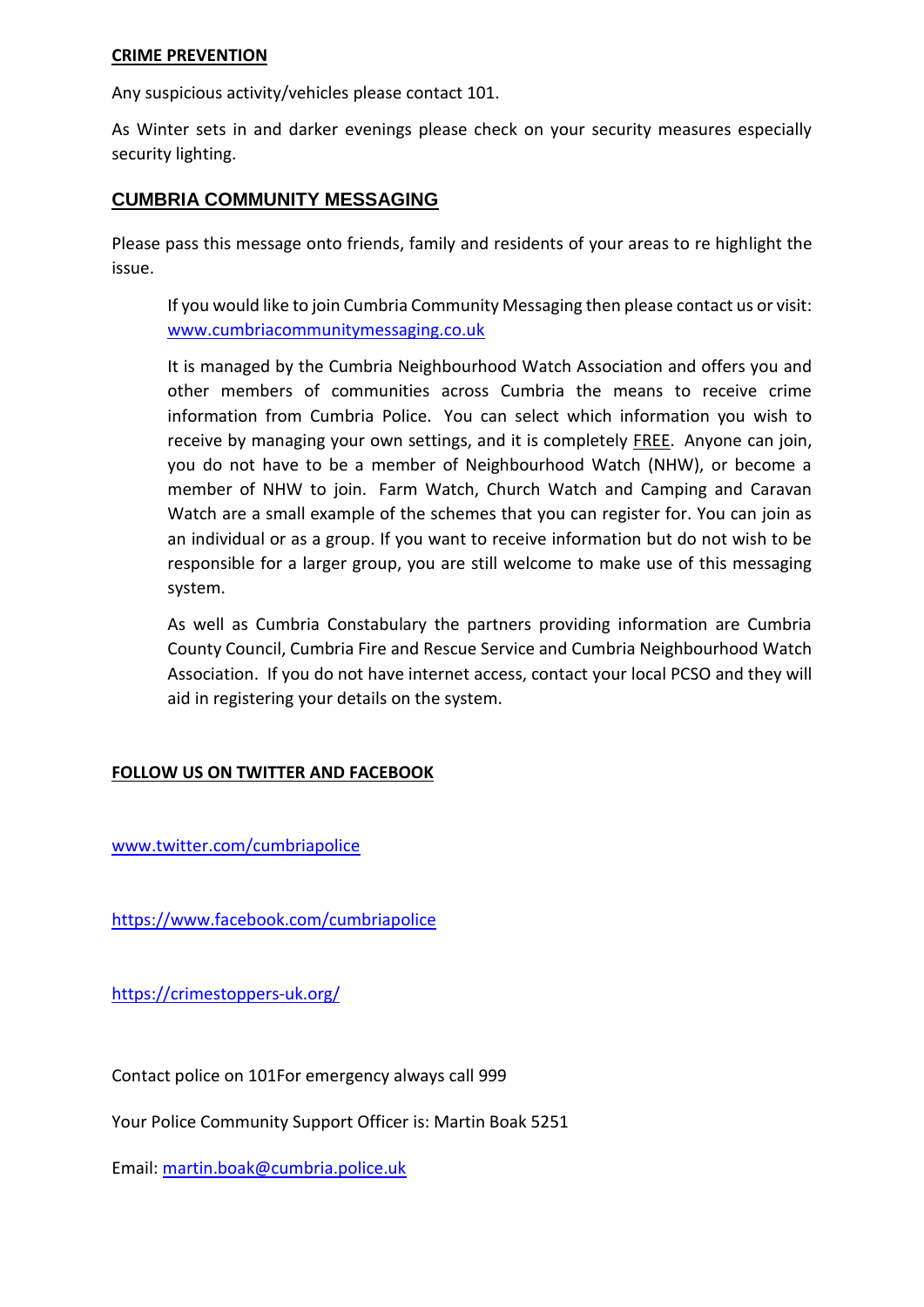#### **Sedgwick Parish Council Website Report February 2018**

As agreed, SR and BH met with Paul Calland to discuss new website on 22/1/18. We discussed a basic outline and agreed to supply a range of required source documents, artwork and photographs - they were sent 23/1/18. We have used many familiar page names and also included new resources such as maps/weather/message system etc. The website will be registered using the name and address of the clerk. The work agreed, falls well inside the set budget. The new site will be fully editable and will go through a test phase before being published. Training will be arranged so that AA/BH/SR will be able to edit eg create and add new pages and links in addition to updating.

We will have the capacity to invite community information from groups etc alongside the Village Hall Information, in addition to all the transparency information. This potential for community involvement could be communicated in the Spring Newsletter. Verbal update to follow for developments 5/2/18 onwards.

**Cllr Holmes** 

#### **Sedgwick Parish Council Data Protection Report February 2018**

The new EU General Data Protection Regulations (GDPR) are effective from 25 May 2018 and far reaching changes will have to be made to the way that data is handled by organisations – as a Parish Council, we are required to comply because we hold a variety (albeit a small amount) of personal data. Sector specific advice about how Parish Councils can become fully compliant has been very slow to emerge and training is still pending (7/8 March TBC). However, we have finally received some information from the Clerks' Forum – I have reviewed this advice so that we can identify what we still need to do to meet the deadline of 25<sup>th</sup> May.

**All local councils will be Data Controllers (even if all the data we hold is information about a single employee) and therefore will have to register with ICO [\(www.ico.org.uk\)](http://www.ico.org.uk/) and pay an annual fee.** *ACTION We will need to register with ICO well before May 25th and pay the required, as yet unknown fee.*

**Parish Councils must appoint a Data Protection Officer (DPO) who has appropriate knowledge of the law and practices;** *We have already agreed an extra hour per week for our clerk to ensure that there is the capacity for the Clerk to take on this additional role ACTION: We need to include an additional clause in the clerk's contract*

**CALC encourages all Parish Councils to adopt a Data Protection Policy. In order to do this, Councils need to audit all personal data – names, addresses and email addresses of individuals and develop understanding of our legal obligations (see below)** *ACTION; We need to audit personal data and develop our own policy.*

We anticipate that the training (due to take place in early March) will include advice about registration, contracts, audit and policy and other aspects such as

- consent for processing personal data including photographs
- reporting data breaches
- responding to subject access requests
- rights for individuals to be erased/forgotten
- maintenance of an internal register of processing activities
- penalties for non-compliance

**We will need to allocate time on our March Agenda to agree a policy and officially appoint a DPO and ensure the issue is fully understood**

**Cllr Holmes**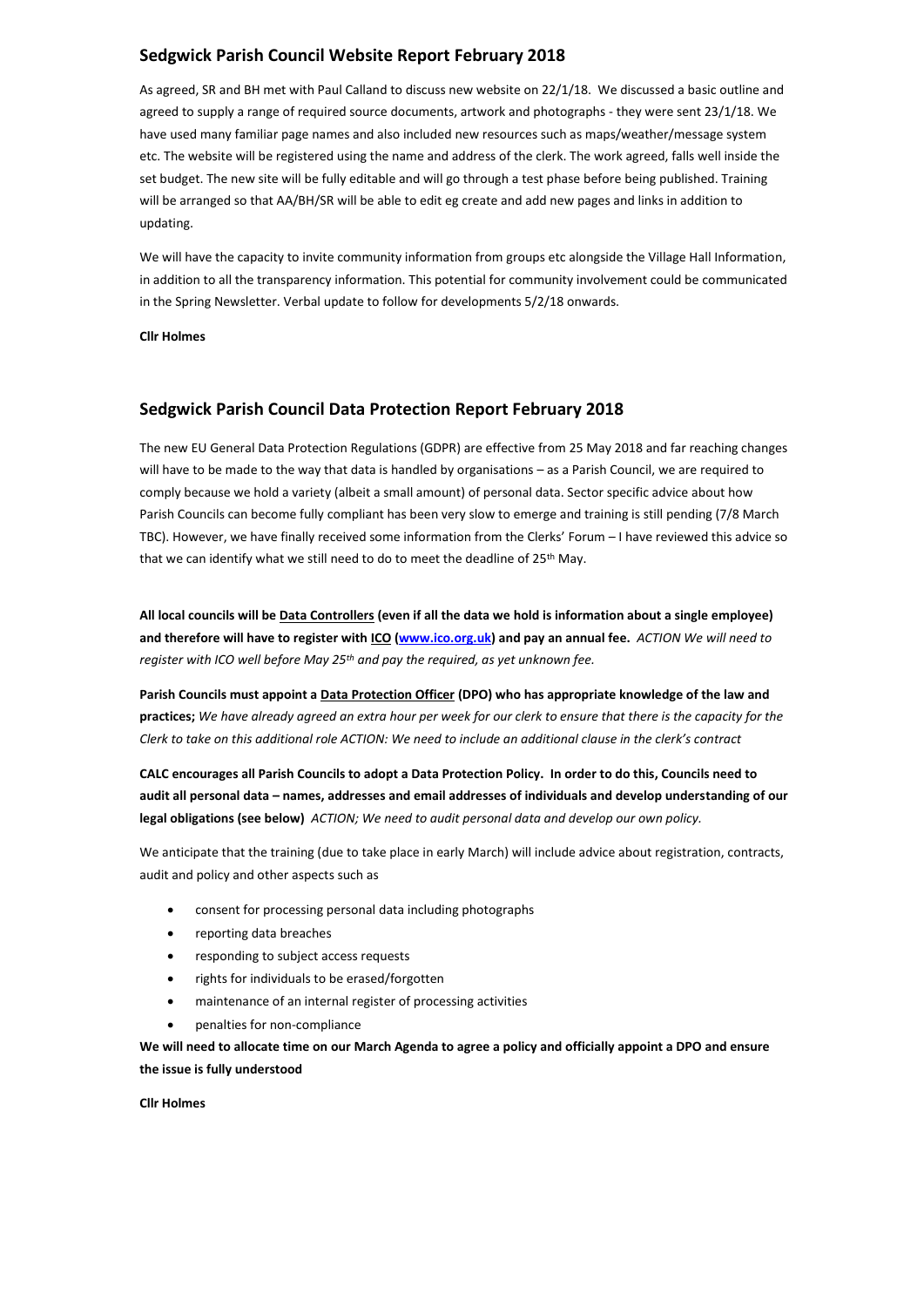# **SEDGWICK PARISH COUNCIL HIGHWAYS REPORT FEBRUARY 5th 2018**

| <b>LOCATION</b>                                                          | <b>Postco</b><br>de        | <b>Fault</b>                                                                 | Reference                        | Logged*                  | <b>CCC</b><br><b>Status</b>    | <b>Notes</b>                                                                                                                         |
|--------------------------------------------------------------------------|----------------------------|------------------------------------------------------------------------------|----------------------------------|--------------------------|--------------------------------|--------------------------------------------------------------------------------------------------------------------------------------|
| Along<br>riverside<br>from Force<br><b>Bridge</b>                        | LA80JU                     | Erosion of<br>edge near<br>bend<br>Potholes/resu<br>rface                    | W17143958<br>9<br>W17144797<br>8 | 13/06/2017<br>21/09/17   | Complet<br>ed<br>Complet<br>ed | Re-reported<br>$2/2/18$ after<br>deterioration<br>W1880915423<br>W182936296<br>W1880915422                                           |
| Castle View<br>Junction<br>Wakefield<br>Meadow<br>Junction<br>Carex Farm | LA80JL<br>LA80JD<br>LA80JJ | Renew Road<br><b>Markings</b><br>Renew Road<br><b>Markings</b><br>Renew Road | W17143959<br>0<br>W17143960<br>0 | 13/06/2017<br>13/06/2017 | Complet<br>ed<br>complet<br>ed | NOT completed<br>Promised at<br>meeting with VU<br>5/1/18<br>Re-reported<br>20/1/18                                                  |
| Junction                                                                 |                            | Markings                                                                     |                                  |                          |                                | W182936237 W1<br>82936238<br>W182936255                                                                                              |
| Carex Farm<br>to<br>Shyreakes                                            | LA80JJ                     | Potholes/edg<br>es/<br>resurface<br>2miles                                   | W17143959<br>4                   | 13/06/2017               | complet<br>ed                  | Carex Farm re-<br>patched 3/1/18<br>and Raines Hall<br>patched 13/1/18<br>Others re-<br>reported 13/1/18<br>W182936260<br>W182936381 |
| Castle View<br>Pavements                                                 | LA80JL                     | Repair all<br>pavements                                                      | W17143959<br>7                   | 13/06/2017               | complet<br>ed                  | NOT COMPLETED                                                                                                                        |
| Hill Close<br>Pavements                                                  | LA80JR                     | Repair all<br>pavements                                                      | W17143959<br>$\overline{2}$      |                          | expecte<br>$d$ 4/18            |                                                                                                                                      |
| Crosscrake<br>Rd T J by<br>school                                        | LA80LB                     | Various pot<br>holes                                                         | W17144797<br>9                   | 21/09/2017               | Complet<br>ed                  | Large Pothole<br>filled                                                                                                              |
| Well Heads<br>Lane (N)                                                   | LA80JS                     | Large deep<br>pothole                                                        | W1880915<br>410                  | 2/1/18                   | Awaitin<br>g<br>Assessm<br>ent |                                                                                                                                      |
| Natland<br>Road                                                          |                            | Verge<br>Collapse<br>Potholes and<br>white lines                             | W18293625<br>0<br>W18293625<br>1 | 13/1/18                  | $\boldsymbol{u}$               |                                                                                                                                      |
| Well<br>Heads/Gyps<br>y Hill                                             | LA80JT                     | Deep Pothole                                                                 | W18809154<br>19                  | 2/1/18                   | $\boldsymbol{u}$               |                                                                                                                                      |
| Sedgwick<br>House<br>Gateway                                             | LA80JU                     | Drain Collapse                                                               | W18809157<br>84                  | 5/2/18                   | $\boldsymbol{u}$               |                                                                                                                                      |
| Basinghyll<br>Gulley                                                     | LA88ED                     | Blocked<br><b>Gulley Again</b>                                               | W18809157<br>85                  | 5/2/18                   | $\boldsymbol{u}$               |                                                                                                                                      |
| Cracked BT<br>manhole<br>cover at<br>Castle View<br>Junction             | LA80JL                     | Cover cracked<br>and tripping<br>people and<br>dogs                          | W18293626<br>1                   | 13/1/18                  | $\boldsymbol{u}$               |                                                                                                                                      |
| Sedgwick<br>Railway<br><b>Bridge</b>                                     | LA8 OJH                    | Bridge height<br>sign loose and<br>hanging                                   | W18293656<br>8                   | 13/1/18                  | $\boldsymbol{u}$               | Clerk update<br>5/02/18                                                                                                              |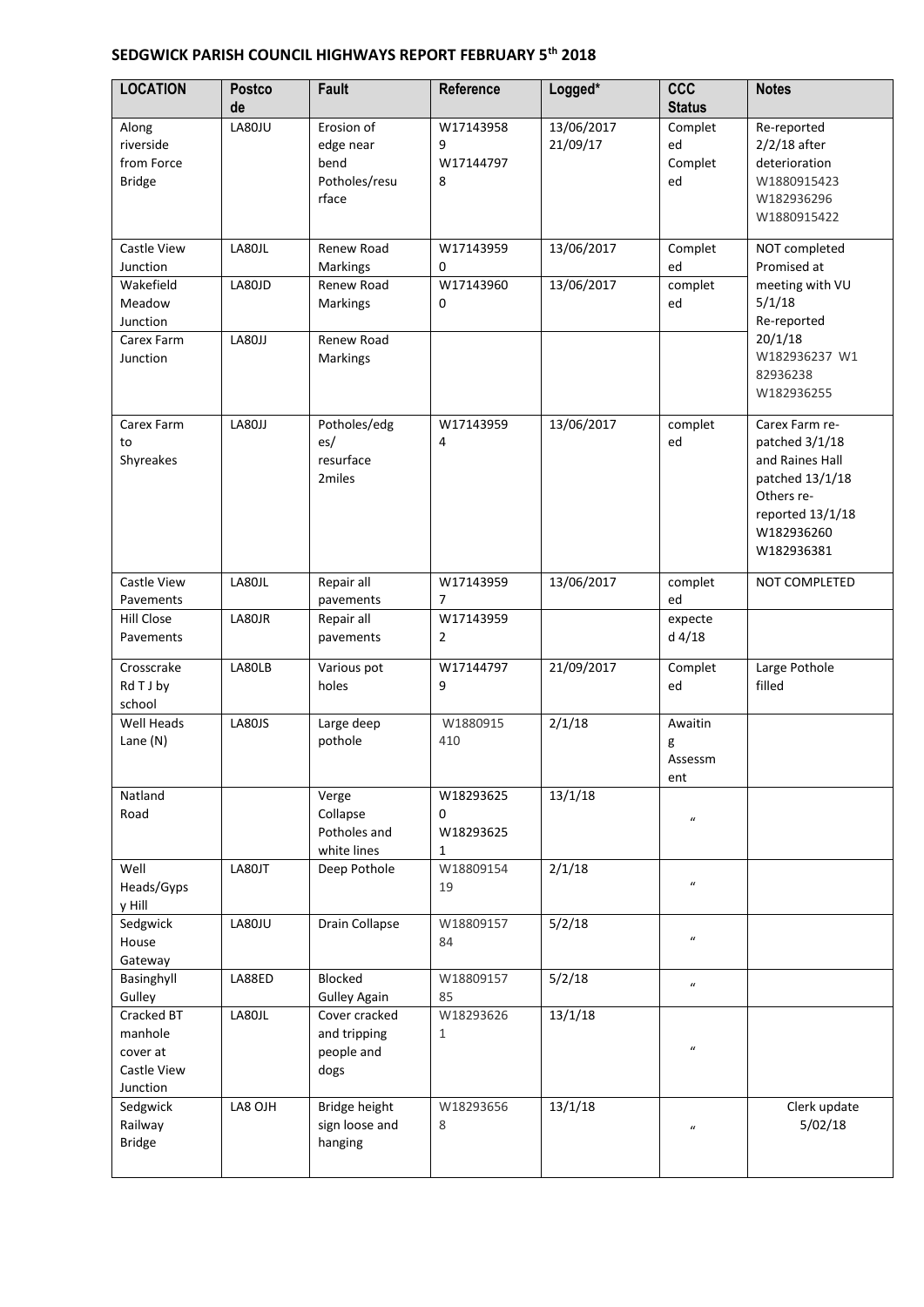# **Sedgwick Parish; Councillors' & Clerk Roles and Responsibilities**

Although we make decisions as a whole council and work very much as a team, Councillors take responsibility to lead on different areas of the Council's work.

If a resident wishes to contact the Council about an issue relating to one of these areas, they are welcome to contact the relevant Councillor (details below).

| <b>Roles</b>                             | <b>Councillor Responsible</b> |
|------------------------------------------|-------------------------------|
| Chairperson                              | Cllr Boyan Holmes             |
| Vice-Chairperson                         | <b>Cllr Richard Gill</b>      |
| South Westmorland Local Area Partnership | Cllr Willacy                  |
| Highways                                 | Cllr J Stoker/ Cllr Willacy   |
| Gritting                                 | Cllr R Gill                   |
| Canal                                    | Cllr Smith/Cllr Willacy       |
| Millennium Field                         | Cllr J Stoker                 |
| <b>Emergency Plan Officer</b>            | Cllr J Stoker                 |
| <b>Website Officer</b>                   | <b>Cllr B Holmes</b>          |
| <b>Planning Officer</b>                  | Cllr Willacy                  |
| Finance                                  | Clerk                         |
| Data Protection                          | Clerk                         |

For all other issues, please contact the Clerk.

Updated February 2018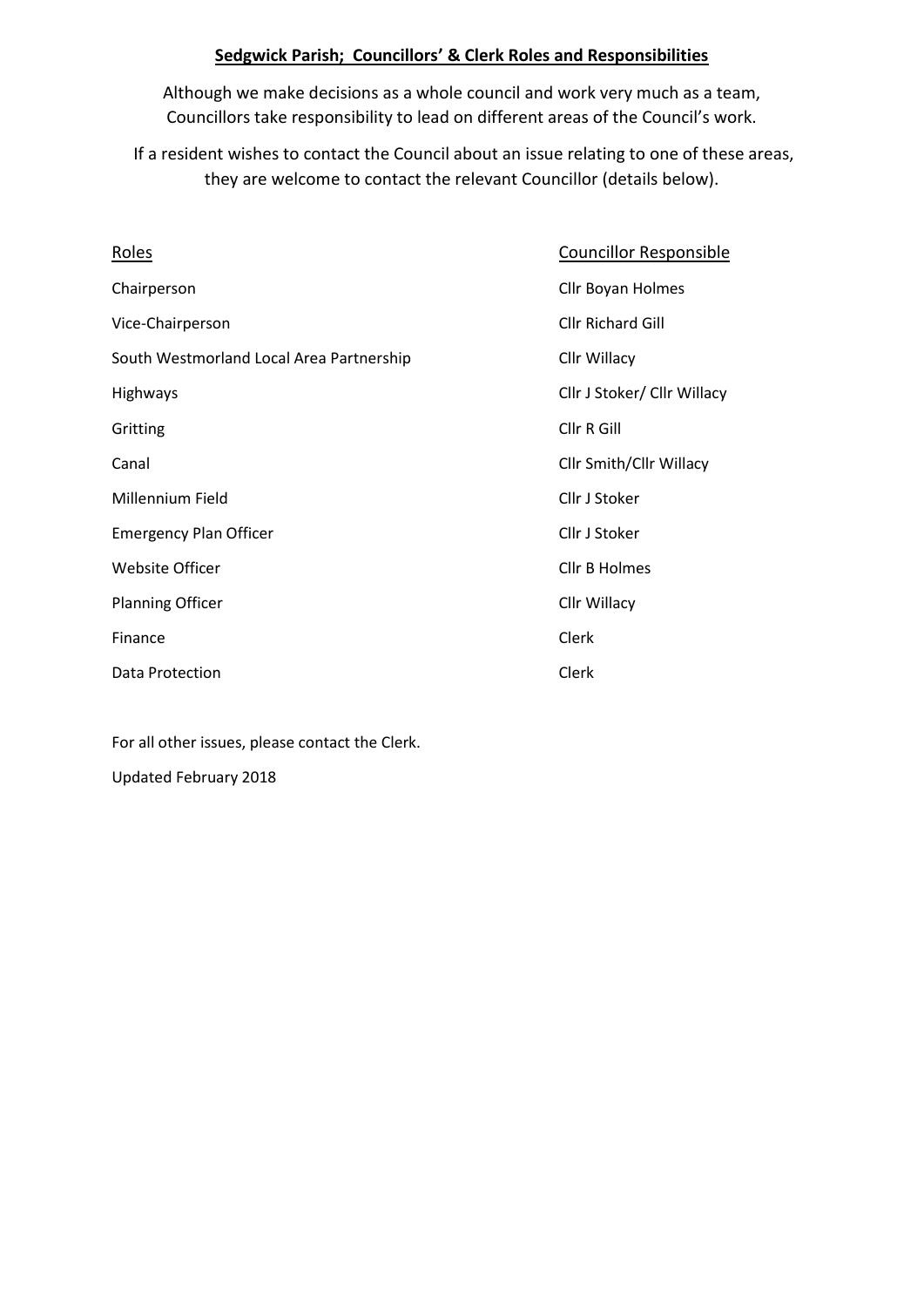# **Budget Report February 2018 including Budget 2018-9**

The budget sheet shows our annual expected expenditure up until the year end - March  $31^{st}$  2018 (column 4) which includes the payment of invoices for website development costs and emergency canal repairs. An amended breakeven budget for 2018-9 is proposed in Column 7, based on income from the precept that we set last month and expenditure as agreed in previous meetings.

# 2017-8

- We have balanced the budget to within £20 of our projected income and expenditure.
- At the beginning of this financial year, our current account stood at £4200 but included £1700 from the SLDC Canal Grant received in the previous year which had been set aside to cover the final invoice of Phase 1 of the canal project.
- We purchased the toddler slide (£2100) without dipping into our long-term reserve but this (as planned) has reduced our current account balance by a further £1000.
- We will be able to reclaim a further £150 VAT from the website and Broadband costs accrued between January and March.
- Our grants from Cllr Eccles and transparency fund have augmented our income and enabled us to achieve even more than we expected, all without eroding our long-term reserve; a real achievement.
- We should finish the year with about £1500 in our current account, but crucially £10,000 still in our long-term reserve, set aside to properly maintain our Council owned amenities ie the Millennium Field Playground and Canal Wildlife Area. As a small council with limited scope to generate extra income, this is essential if we are to safeguard the long-term future of these amenities.

# 2018-9

- We have increased our precept by 3% which will only increase the Council's income by £292.29 for the whole year (this emphasises how difficult it is for us to generate extra income) This increase will only partially offset the significant addition to our administrative costs required to comply with the new statutory data protection and audit regimes.
- It will therefore be a tight year financially; we need to budget to continue our safety inspection and maintenance schedule on the Millennium Field and continue our commitment to grass cutting and providing the Village Hall broadband. We also need to implement the next stages of the Canal Management Plan by commissioning a re-inspection and undertaking any urgent recommendations, although we do have the capacity to dip into the long-term reserve if necessary.
- This leaves £700 for Parish Priorities (excluding those already mentioned above), if we are to stay within a balanced budget. This should enable us to consider projects such as implementing the SLDC's new Public Space Protection Order (PSPO) and still have the capacity to respond to any issues that arise.